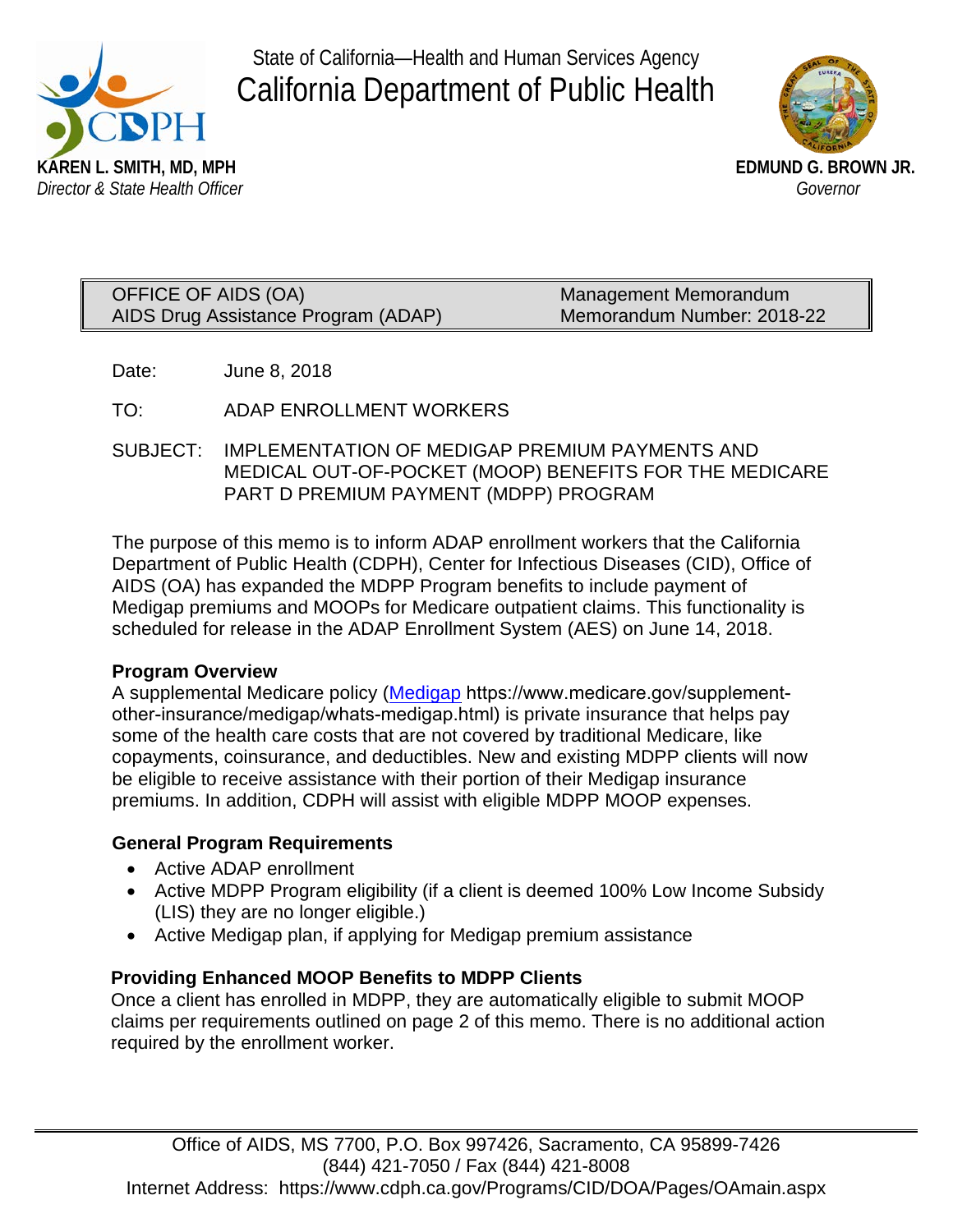Management Memorandum No. 2018-22 Page 2 June 8, 2018

- Reimbursements will be made to the medical provider.
- All MDPP clients will receive an identification (ID) card from Pool Administrators, Inc. (PAI), outlining the MOOP process. Clients will access the MOOP benefit by presenting their PAI-CDPH ID card to their medical provider at time of service.
- To confirm client's program eligibility, the provider's office may contact CDPH. The provider's office may call PAI to establish an electronic claims submission process for reimbursement.

## **Requirements for MOOP Assistance**

For an MDPP MOOP to be successfully paid, claims are subject to the following requirements:

- **Date of Service** must be on or after June 1, 2018, and must be within MDPP Program and Part D Plan Start and End Dates
- **Claim Type** must be for an outpatient service, and must count towards the client's out-of-pocket maximum.
- **Billing Requirements**: CDPH must not be the primary payer; the client's primary insurance must be billed first.

#### **Documentation Requirements for Medigap Premium Payment Assistance**

The most recent Medigap billing statement must be uploaded to as Work Item in the AES.

#### **Enrolling a Client with a Medigap Plan into MDPP**

At the time of MDPP enrollment, the enrollment worker should ask the client if he/she has a Medigap plan that they would like premium payment assistance with. If yes, the client will be required to submit the following supporting documentation to an ADAP enrollment worker or CDPH. Upload via Work Item in AES:

- Completed ADAP Attestation form
- Most recent Medigap billing statement

Once the ADAP Advisor verifies the completed forms, the client will be enrolled into MDPP and the ADAP Advisor will enter Medigap information from the Medigap billing statement into AES.

## **Disenrolling a Client with a Medigap Plan from MDPP**

If the client dis-enrolls from MDPP mid-year, any open Medigap plan(s) must be closed by the ADAP Advisor prior to AES disenrollment. If an enrollment worker becomes aware that a client no longer has MDPP, or is no longer eligible for ADAP or MDPP, notify your ADAP Advisor to close the Medigap plan.